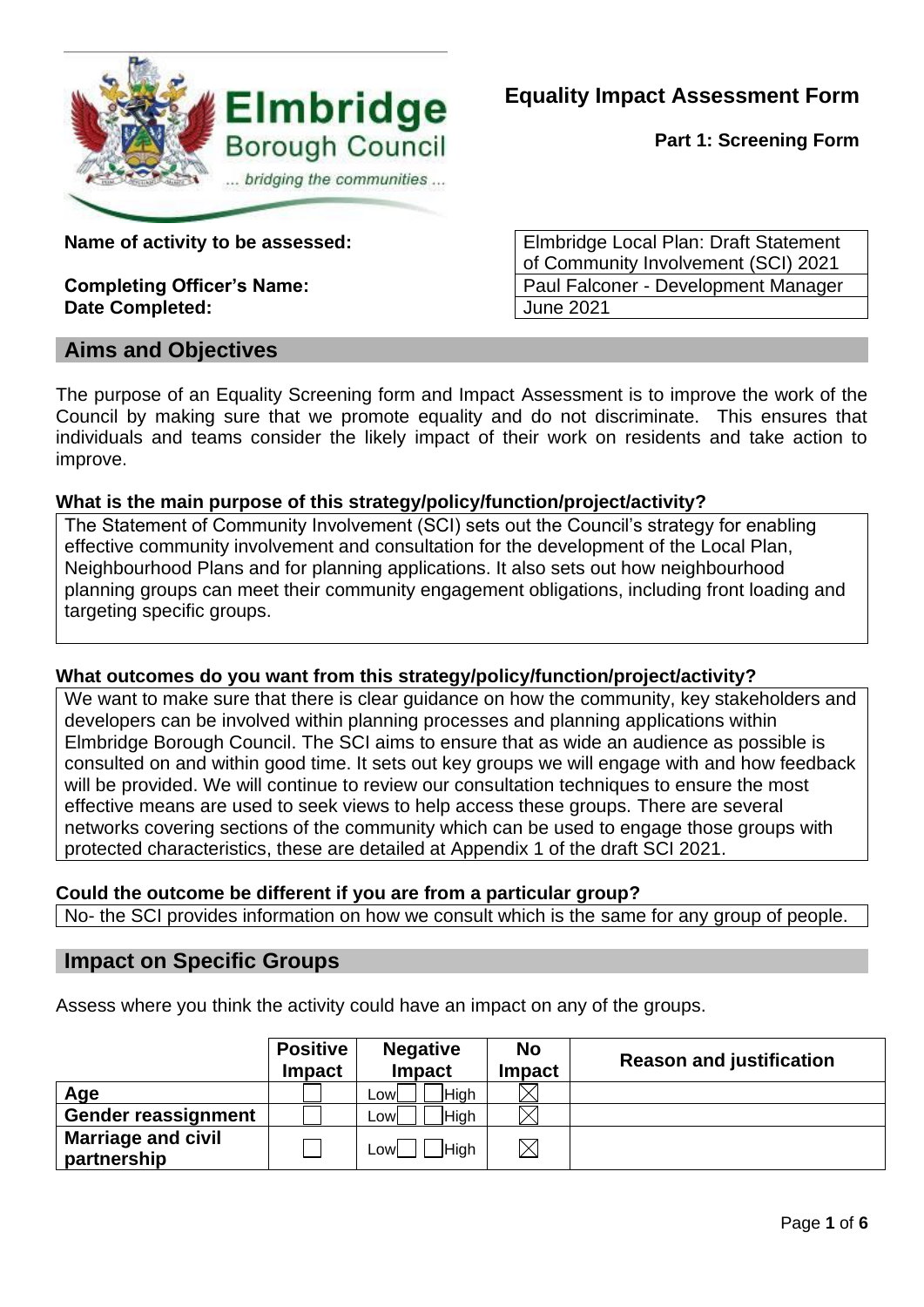| <b>Pregnancy and</b><br>maternity                                                                                                                                                                                                                                                   | High<br>Lowl       | $\boxtimes$ |  |
|-------------------------------------------------------------------------------------------------------------------------------------------------------------------------------------------------------------------------------------------------------------------------------------|--------------------|-------------|--|
| <b>Disability</b><br>Defined as - if you have a<br>physical or mental<br>impairment that has a<br>'substantial' and 'long-term'<br>negative effect on your<br>ability to do normal daily<br>activities e.g. you may need<br>someone to help you or you<br>use a piece of apparatus. | High<br>Lowl       | $\boxtimes$ |  |
| Race<br>Including colour, nationality<br>(including citizenship),<br>ethnic or national origins                                                                                                                                                                                     | $Low$ $  $ High    | $\boxtimes$ |  |
| <b>Religion, belief or</b><br>lack of religion/belief                                                                                                                                                                                                                               | <b>High</b><br>Low | $\boxtimes$ |  |
| <b>Gender</b>                                                                                                                                                                                                                                                                       | High<br>Lowl       | $\boxtimes$ |  |
| <b>Sexual orientation</b>                                                                                                                                                                                                                                                           | High<br>Lowl       | $\times$    |  |

Please provide details of any other impacts on other groups, for example:

- those living in deprived areas
- those facing exclusion
- households on low incomes
- young people in transition to adulthood
- those with low education achievement
- vulnerable workers
- those with barriers to employment
- vulnerable and isolated older people
- carer's and ex-offenders

The SCI is a document that explains the engagement techniques used to consult with anyone with an interest in planning matters. It sets out a range of consultation techniques that are used and these techniques provide opportunities for people to get involved. Both letters and e-mails are used to inform those signed up on our consultation portal. Consultation documents are available to view at the Borough libraries which allows many communities to assess the information if they do not have access to a computer. Currently it is not possible for communities to access the information at the Civic Centre due to Covid restrictions. The document is not available for translation but language line can be used and individual translation would be available if required.

The document is there to provide information so that people can undertand how they can get involved in planning policy matters and planning decisions. The document has no impact on specific groups and hence a full assessment is not required.

The new processes will be monitored and if issues do arise that highlight protected characteristics, options will be explored to mitigate any unintended consequences, including consultation with the Council's Equality and Diversity Forum if required.

#### **If you have indicated that there is a negative impact on any group, are these intentional and/or of a high impact?**

| <b>Yes</b> | <b>No</b> |
|------------|-----------|
|            |           |

**Intended?**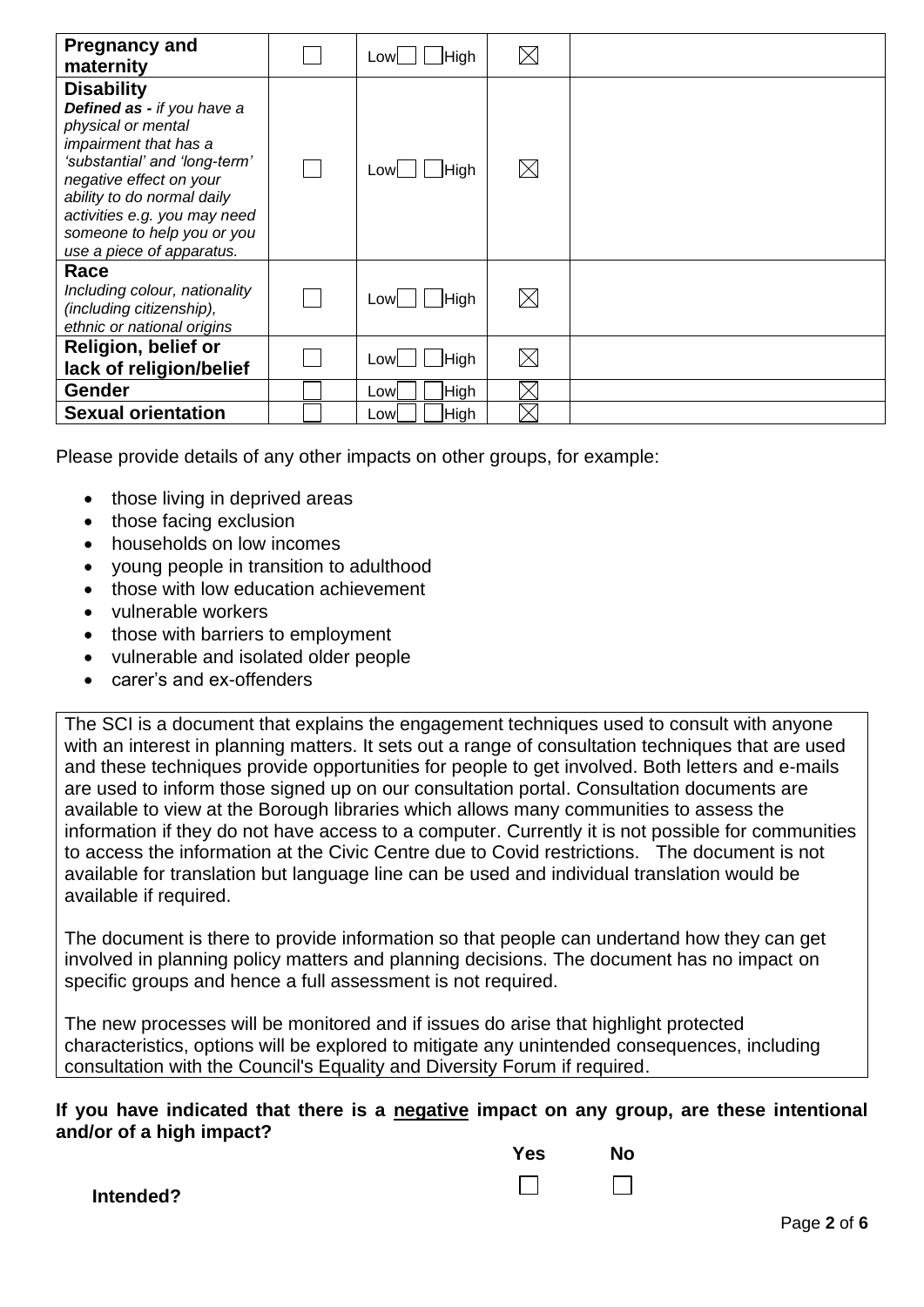#### **High Impact?** *i.e. it is discriminatory against one or more groups*

## **Next Steps**

If the impact is **not intended** and/or of **high impact** then a full assessment is required, please complete parts 2 and 3 on the following pages of this form.

 $\Box$ 

 $\Box$ 

If a full impact assessment is **not required,** then you should not complete parts 2 and 3 of this form.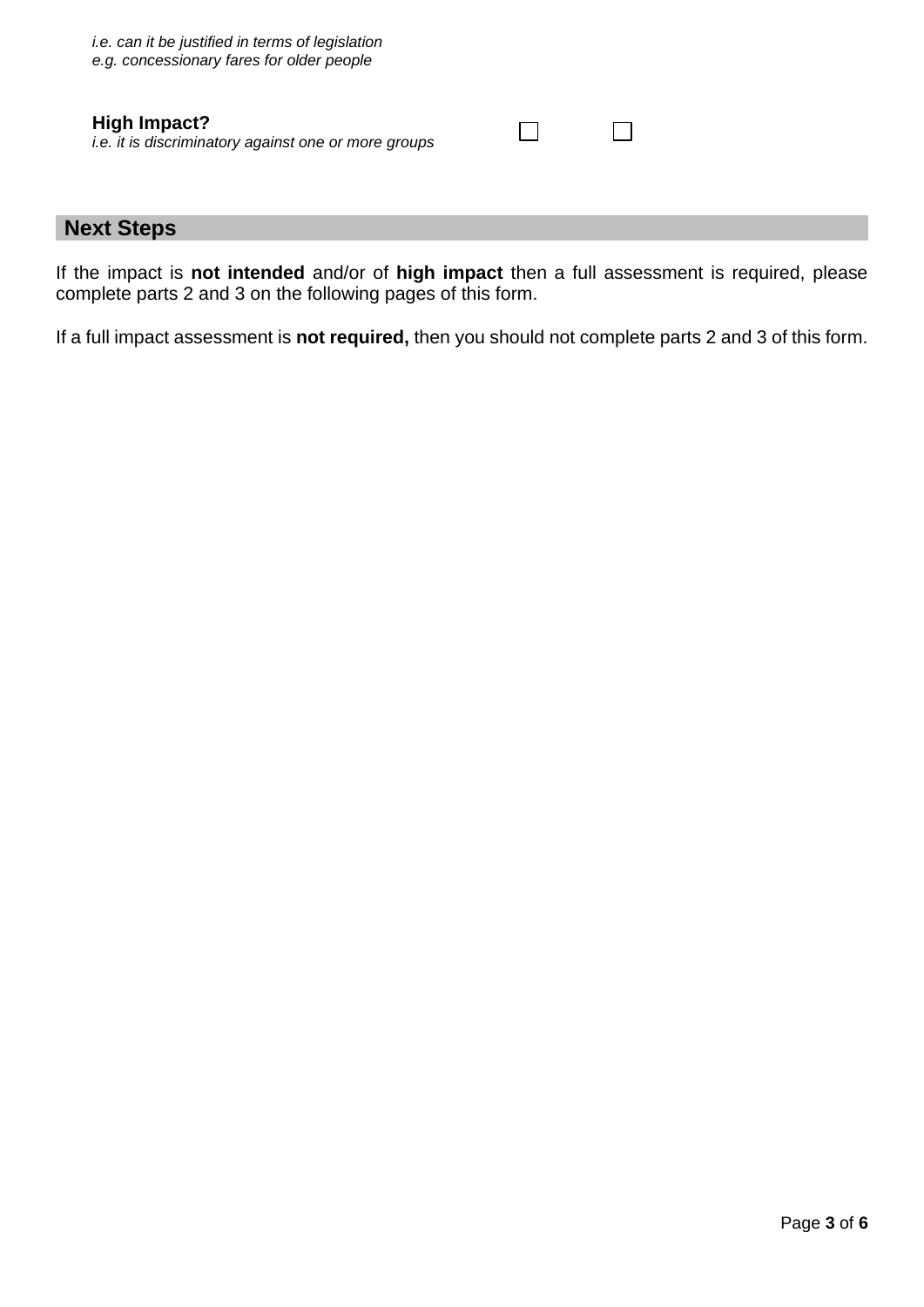

**Part 2: Full Assessment**

An Equality Impact Assessment is a tool that enables you to assess your service, activity or policy. Where disproportionate negative impact and/or unlawful impact is identified, the assessment provides a means to take the appropriate steps to avoid or mitigate this.

### **Data and Research**

Exploring available data and conducting research will help to give an indication as to what impact the strategy will have on equality and diversity. Where data is limited or unavailable, you should identify this as a limitation and identify ways to overcome this.

Consider the following:

- Publicity, including design, distribution and accessible communications issues
- Physical access
- Location, geography
- Poverty, deprivation and social exclusion issues
- Community Safety
- Direct discrimination: does the activity intentionally exclude a particular equality group? If so, is this exclusion justified?
- Consultation, involvement and engagement
- Monitoring and evaluation

### **Lack of data may make completing this section difficult, but is not be a reason to halt the process***.*

#### **What data is available to help complete your EIA?**

### **Are there any gaps in data that may require further research or consultation?**

#### **What additional research or consultation is needed to investigate the impacts of your activity?**

#### **Have you consulted any internal teams when completing you EIA?**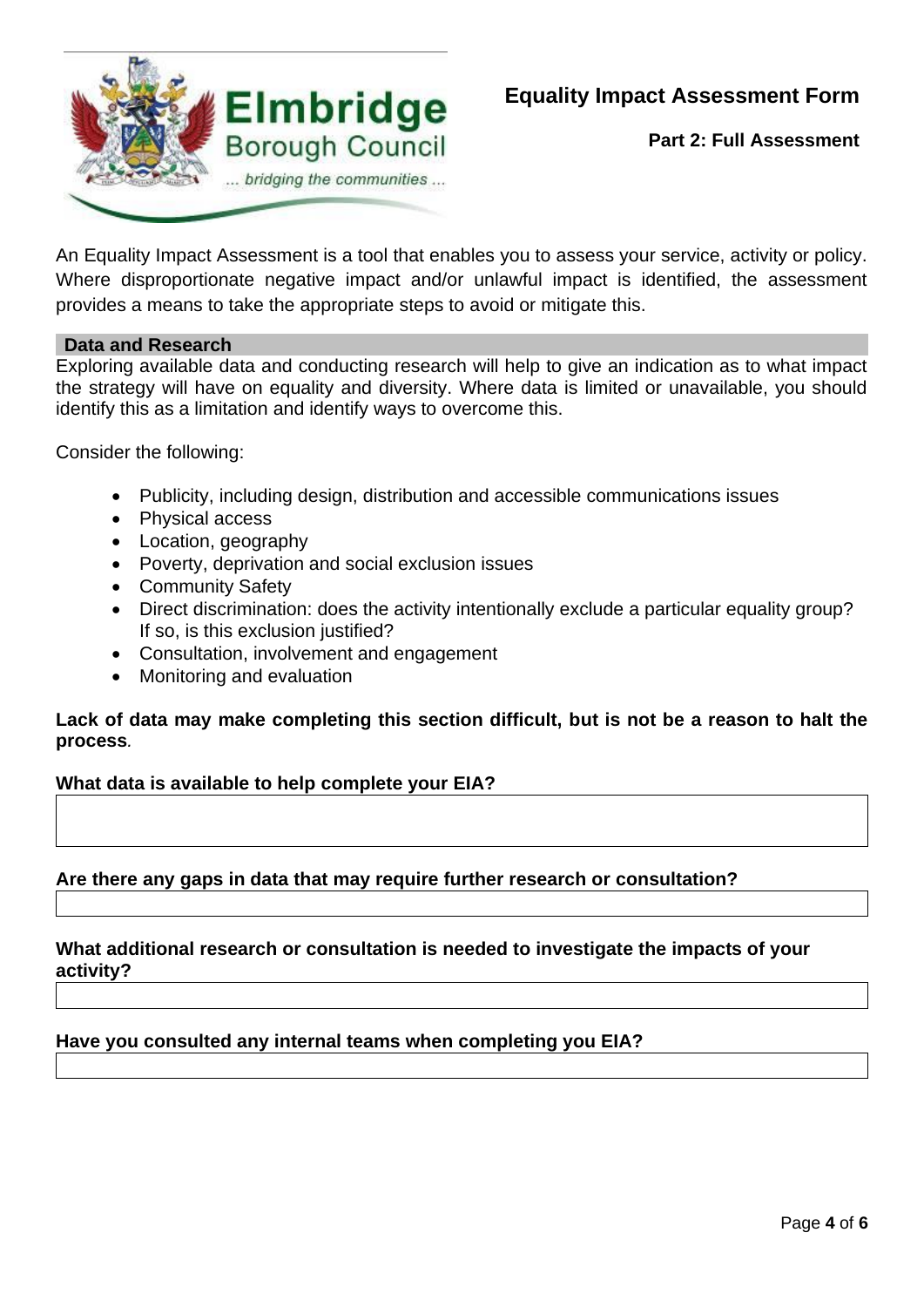# **Impact on specific groups**

|                                                                                                                                                                                           |                                                         | <b>Positive</b><br><b>Impact</b> | <b>Negative</b><br><b>Impact</b> | Reason, including details<br>of impact and mitigation |
|-------------------------------------------------------------------------------------------------------------------------------------------------------------------------------------------|---------------------------------------------------------|----------------------------------|----------------------------------|-------------------------------------------------------|
| Age                                                                                                                                                                                       | Older people                                            |                                  | High<br>Low                      |                                                       |
|                                                                                                                                                                                           | Younger people<br>& children                            |                                  | High<br>$Low$                    |                                                       |
| <b>Gender</b><br>reassignment                                                                                                                                                             | Trans-men and -<br>women                                |                                  | High<br>Low                      |                                                       |
| <b>Marriage and</b><br>civil partnership                                                                                                                                                  | People who are<br>married or in a<br>civil partnership  |                                  | High<br>$Low$                    |                                                       |
| <b>Pregnancy and</b><br>maternity                                                                                                                                                         | Mothers or<br>women who are<br>pregnant                 |                                  | High<br>$Low$                    |                                                       |
| <b>Disability</b><br>Defined as - if you                                                                                                                                                  | Physical                                                |                                  | High<br>Low                      |                                                       |
| have a physical or                                                                                                                                                                        | Sensory                                                 |                                  | High<br>Low                      |                                                       |
| mental impairment<br>that has a                                                                                                                                                           | Learning                                                |                                  | High<br>Low                      |                                                       |
| 'substantial' and<br>'long-term' negative<br>effect on your ability<br>to do normal daily<br>activities e.g. you<br>may need someone<br>to help you or you<br>use a piece of<br>apparatus | Long-term Health<br>Impairment                          |                                  | High<br>Low                      |                                                       |
| Race<br>Refers to a group of<br>people defined by<br>their race, colour,<br>and nationality<br>(including<br>citizenship) ethnic or<br>national origins                                   |                                                         |                                  | High<br>Low                      |                                                       |
| <b>Religion, belief</b><br>or lack of<br>religion/belief                                                                                                                                  |                                                         |                                  | High<br>$Low$ $\Box$             |                                                       |
| Gender                                                                                                                                                                                    | Women                                                   |                                  | High<br>$Low$                    |                                                       |
|                                                                                                                                                                                           | Men                                                     |                                  | High<br>$Low$                    |                                                       |
| <b>Sexual</b><br>orientation                                                                                                                                                              | Heterosexuals,<br>lesbians, gay<br>men and<br>bisexuals |                                  | High<br>Low                      |                                                       |